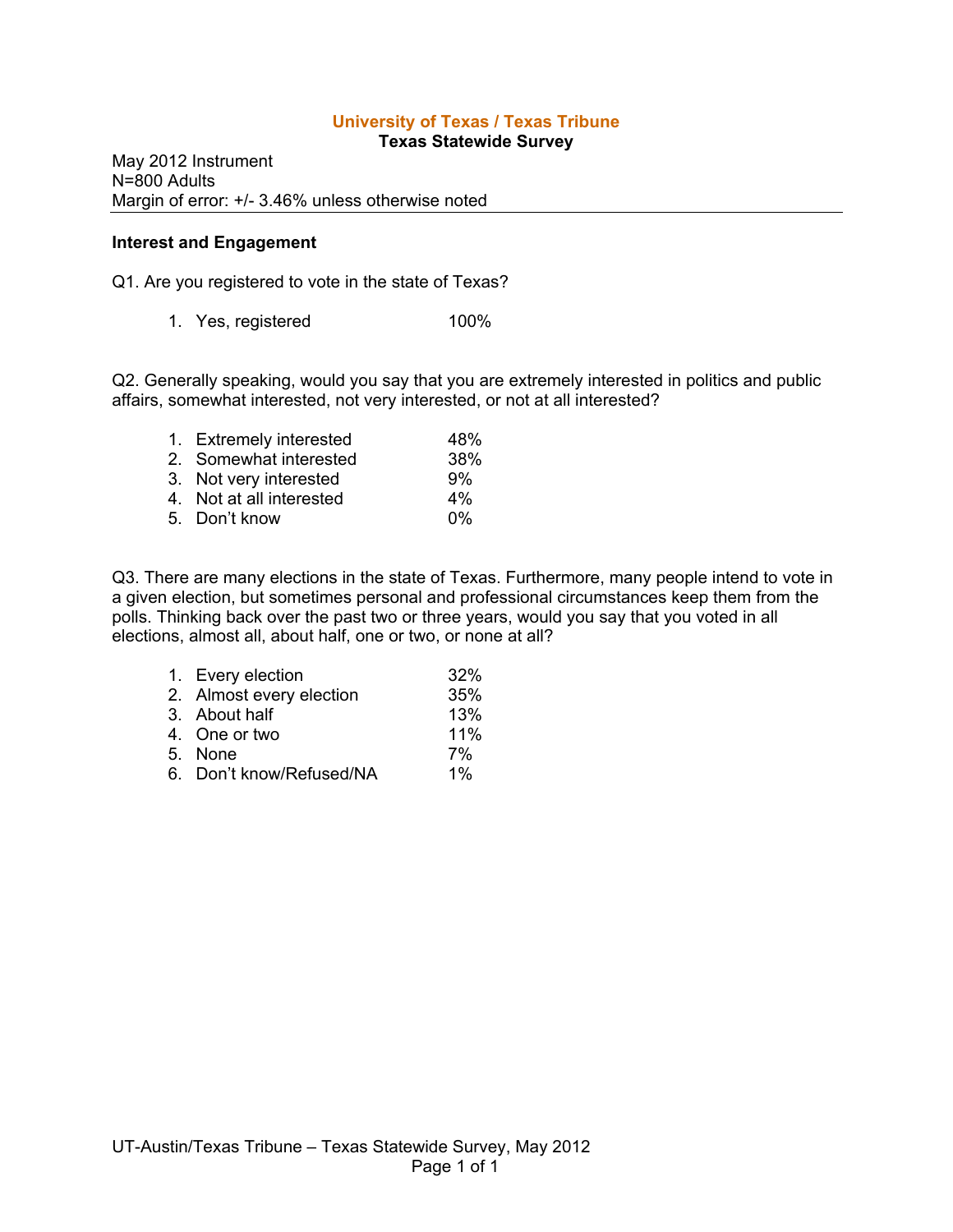# **Most Important Problem**

Q4. What would you say is the most important problem facing this country today?

| 1. | The economy                        | 26%   |
|----|------------------------------------|-------|
| 2. | Federal spending/national debt     | 18%   |
| 3. | Unemployment/jobs                  | 14%   |
|    | 4. Political corruption/leadership | 10%   |
|    | 5. Health care                     | 5%    |
|    | 6. Moral decline                   | 4%    |
|    | 7. Partisan gridlock               | 4%    |
|    | 8. Income inequality               | 4%    |
|    | 9. Gas prices                      | 3%    |
|    | 10. Education                      | 2%    |
|    | 11. Social welfare programs        | 2%    |
|    | 12. Immigration                    | 1%    |
|    | 13. Taxes                          | 1%    |
|    | 14. Energy                         | 1%    |
|    | 15. Gay marriage                   | 1%    |
|    | 16. Environment                    | $1\%$ |
|    | 17. The media                      | 1%    |
|    | 18. Housing                        | 1%    |
|    | 19. Border security                | $1\%$ |
|    | 20. National security/terrorism    | 0%    |
|    | 21. Abortion                       | 0%    |
|    | 22. Crime and drugs                | 0%    |
|    | 23. Afghanistan/Pakistan           | 0%    |
|    | 24. Iraq                           | 0%    |
|    | 25. Federal courts/nominees        | 0%    |
|    | 26. Foreign trade                  | 0%    |
|    | 27. Voting system                  | 0%    |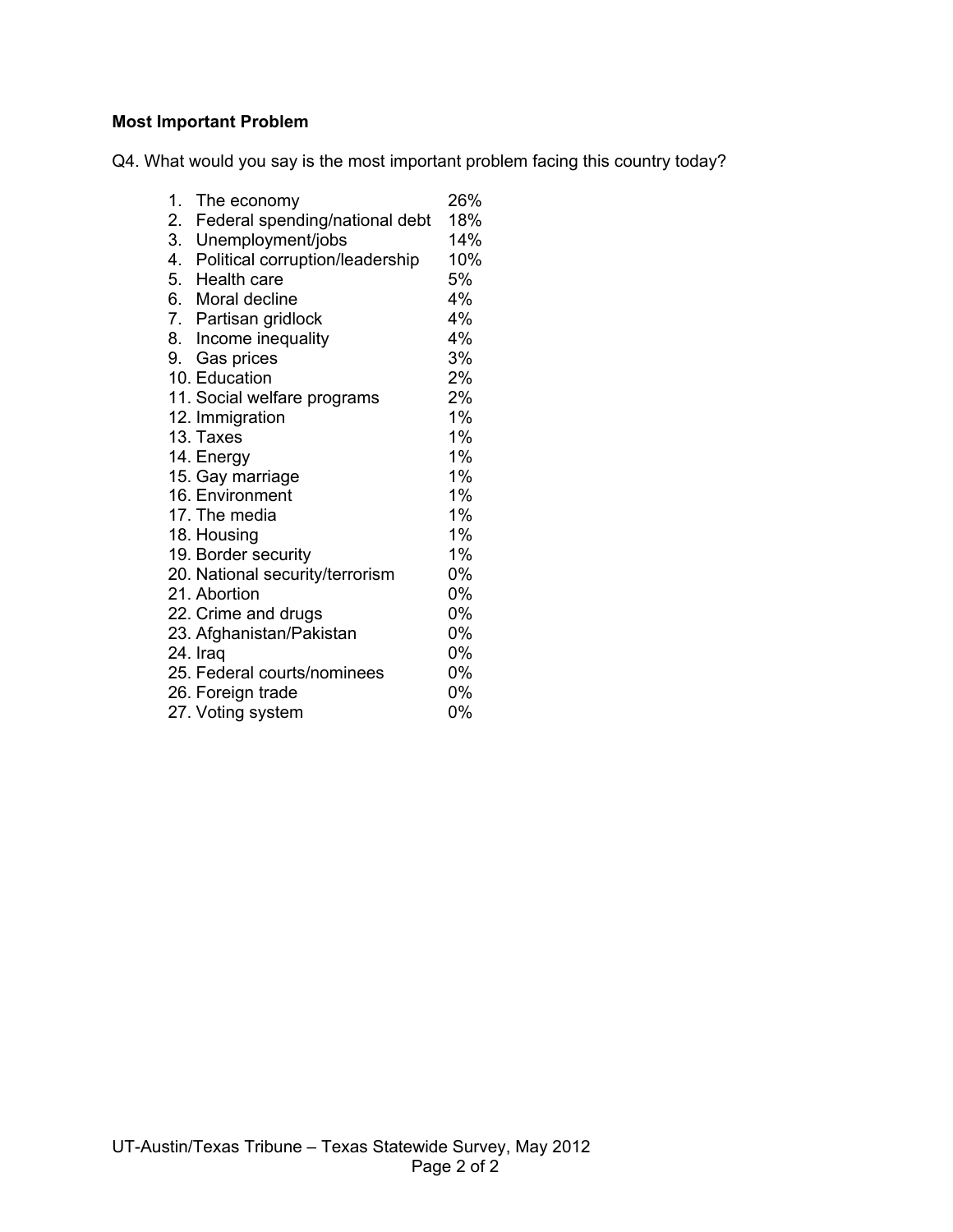Q5. What would you say is the most important problem facing the state of Texas today?

| 1. | Immigration                        | 12%   |
|----|------------------------------------|-------|
| 2. | The economy                        | 12%   |
|    | 3. Unemployment/jobs               | 11%   |
|    | 4. Border security                 | 11%   |
|    | 5. Education                       | 11%   |
|    | 6. Political corruption/leadership | 10%   |
|    | 7. State budget cuts               | 5%    |
|    | 8. Gas prices                      | 4%    |
|    | 9. Health care                     | 3%    |
|    | 10. State government spending      | 3%    |
|    | 11. Crime and drugs                | 2%    |
|    | 12. Moral decline                  | 2%    |
|    | 13. Taxes                          | 2%    |
|    | 14. Water supply                   | 2%    |
|    | 15. Gay marriage                   | 1%    |
|    | 16. Energy                         | 1%    |
|    | 17. Environment                    | 1%    |
|    | 18. Transportation/roads/traffic   | $1\%$ |
|    | 19. Abortion                       | 1%    |
|    | 20. Housing                        | 1%    |
|    | 21. Social welfare programs        | 1%    |
|    | 22. Insurance rates                | 1%    |
|    | 23. The media                      | 1%    |
|    | 24. Voting system                  | 1%    |
|    | 25. Redistricting                  | 1%    |
|    | 26. State courts                   | 0%    |
|    | 27. Utility rates                  | 0%    |
|    | 28. Electoral fraud                | 0%    |

## **Retrospective Assessments**

Q6. How would you rate the job Barack Obama has done as president? Would you say that you…

- 1. Approve strongly 17%
- 2. Approve somewhat 19%
- 3. Neither approve nor disapprove 10%
- 4. Disapprove somewhat 6%
- 5. Disapprove strongly  $46\%$
- 6. Don't know 1%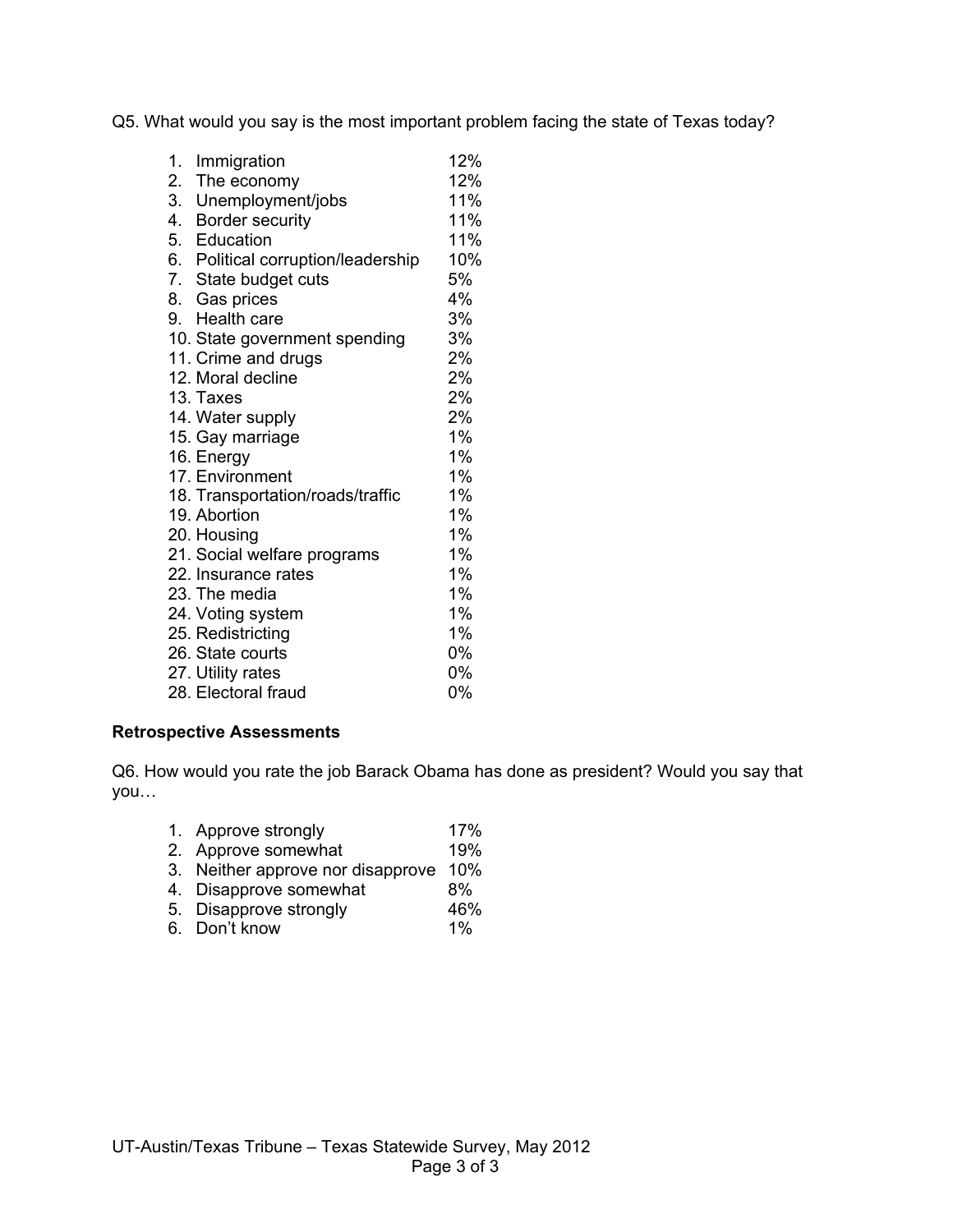Q7. Overall, how do you rate the job the U.S. Congress is doing?

- 1. Approve strongly 1%<br>2. Approve somewhat 9%
- 2. Approve somewhat
- 3. Neither approve nor disapprove 15%
- 4. Disapprove somewhat 23%
- 5. Disapprove strongly 48%
- 6. Don't know 3%

Q8. How would you rate the job Rick Perry has done as governor? Would you say that you…

- 1. Approve strongly 11%
- 2. Approve somewhat 26%
- 3. Neither approve nor disapprove 16%
- 4. Disapprove somewhat 12%
- 5. Disapprove strongly 31%
- 6. Don't know 4%

Q9. Thinking about the country, do you think that things are headed in the right direction, or do you think that things are headed off on the wrong track?

1. Right direction  $25\%$ <br>
2. Wrong track 61% 2. Wrong track 61%<br>3 Don't know 61% 3. Don't know

Q10. Compared to a year ago, would you say that the national economy is a lot better off, somewhat better off, about the same, somewhat worse off, or a lot worse off?

| 1. A lot better off    | $4\%$      |
|------------------------|------------|
| 2. Somewhat better off | 24%        |
| 3. About the same      | <b>29%</b> |
| 4. Somewhat worse off  | 20%        |
| 5. A lot worse off     | 19%        |
| 6. Don't know          | $4\%$      |

Q11. Thinking about the state of Texas, do you think that things are headed in the right direction, or do you think that things are headed off on the wrong track?

| 1. Right direction | 38% |
|--------------------|-----|
| 2. Wrong track     | 42% |
| 3. Don't know      | 21% |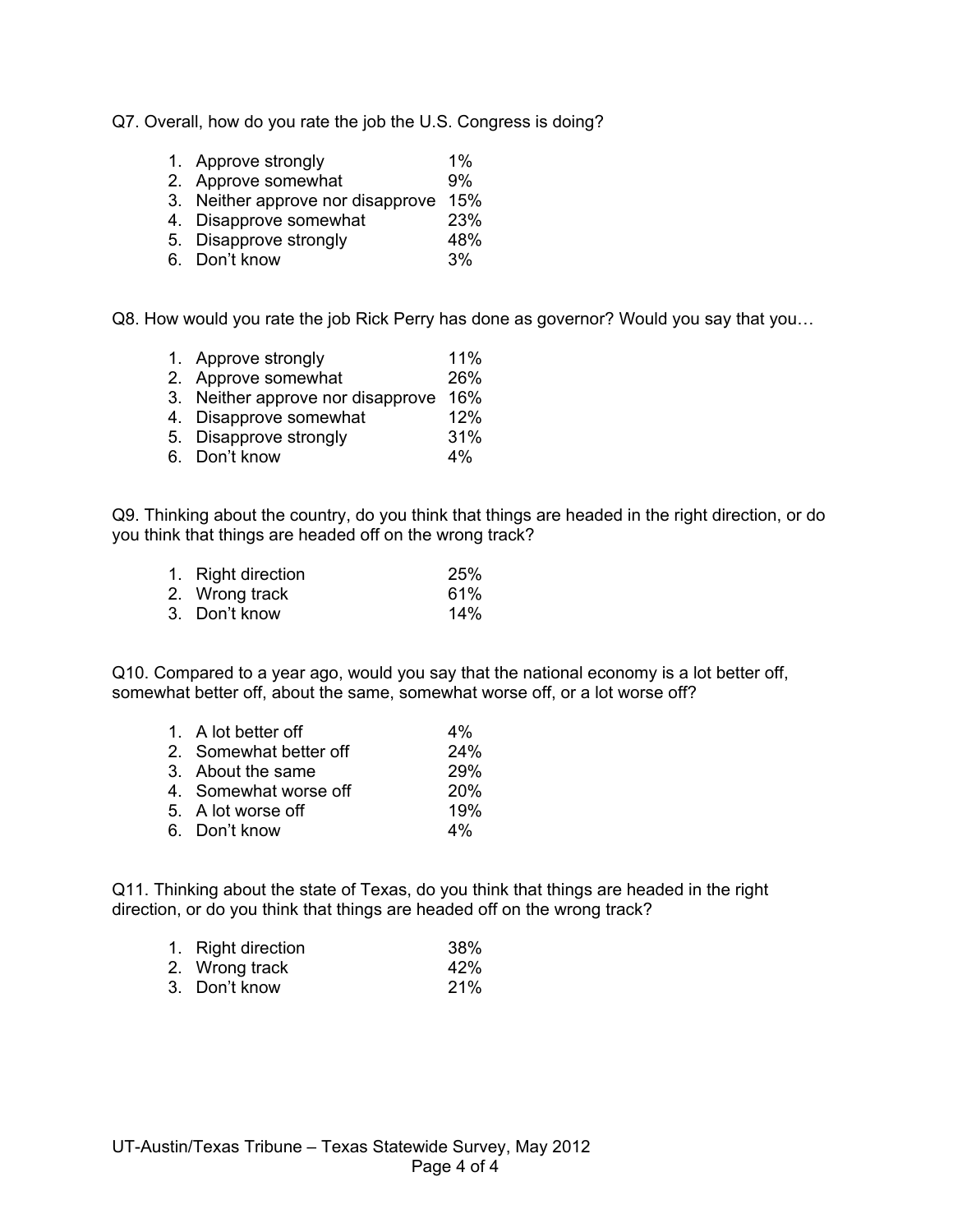Q12. Compared to a year ago, would you say that you and your family are economically a lot better off, somewhat better off, about the same, somewhat worse off, or a lot worse off?

| 1. A lot better off    | $4\%$ |
|------------------------|-------|
| 2. Somewhat better off | 15%   |
| 3. About the same      | 48%   |
| 4. Somewhat worse off  | 19%   |
| 5. A lot worse off     | 13%   |
| 6. Don't know          | 2%    |

## **Elections**

Q13. Thinking ahead to the May 29 primary elections, do you think you will vote in the Republican Primary, the Democratic Primary, or do you usually not vote in primary elections?

- 1. Republican Primary 43%
- 2. Democratic Primary 30%
- 3. Don't usually vote in primaries 27%

#### Likely Voters **(n=512 ;MOE=+/- 4.33)**

- 1. Republican Primary 64%
- 2. Democratic Primary 31%
- 3. Don't usually vote in primaries 16%

Q13A. **[Ask if Q13=1 OR Q13=2]** Many people cast their votes on Election Day, but many others vote before Election Day by absentee ballot or what is called early voting. What about you? Do you plan to vote on Election Day or before Election Day?

| 1. On Election Day     | 36% |
|------------------------|-----|
| 2. Before Election Day | 55% |
| 3. Don't know          | 9%  |

### Likely Voters **(n=433 ;MOE=+/- 4.71)**

| 1. On Election Day     | 35%   |
|------------------------|-------|
| 2. Before Election Day | 61%   |
| 3. Don't know          | $4\%$ |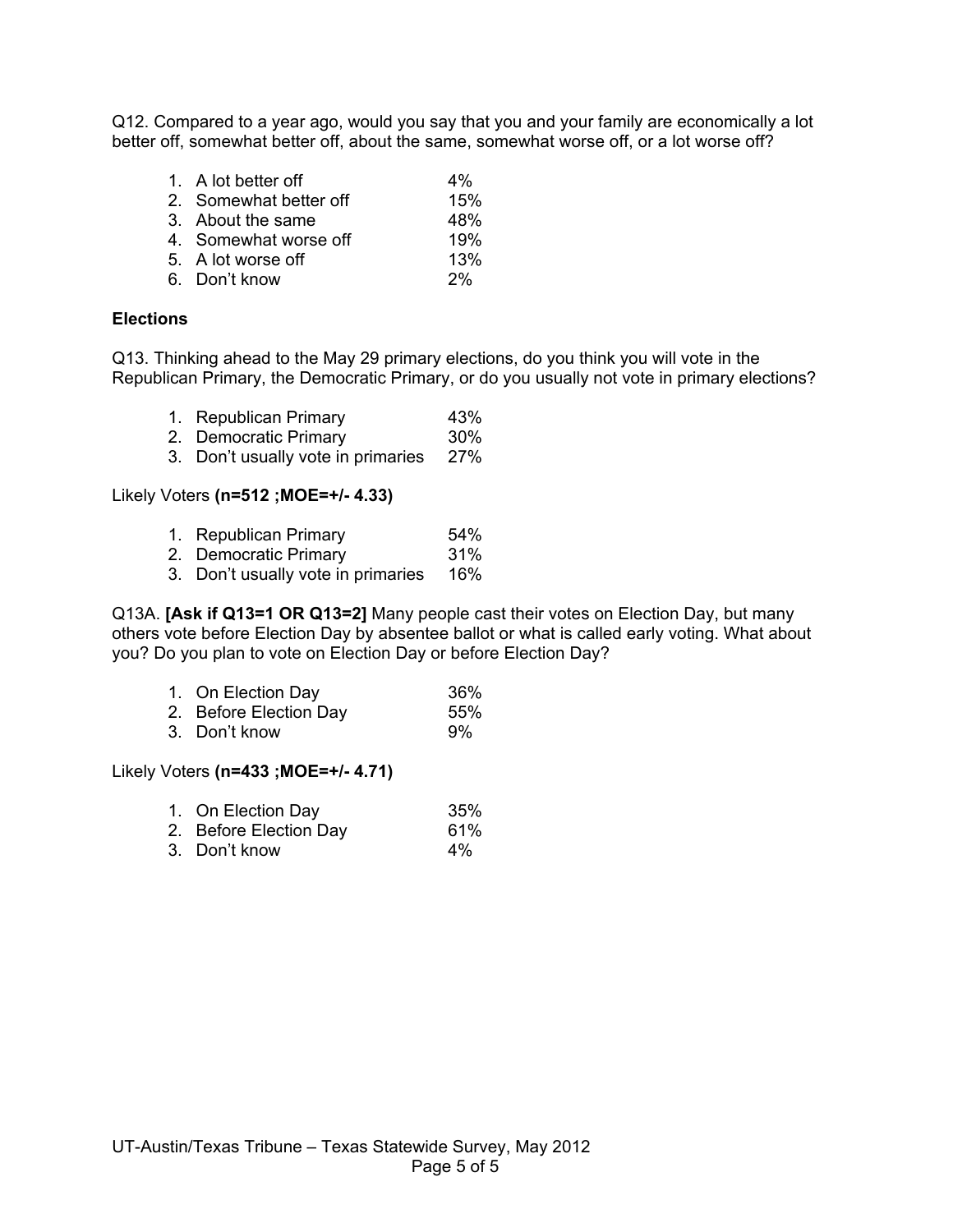**[***For Q14 through Q19 and for Q22, respondents were first asked the questions below. If they initially answered that they didn't know, they were then asked a follow-up question: "If you had to make a choice, who would you choose?" Responses to the follow-up questions were folded into the results found below. "Likely Voters" were defined as those who indicated that they were either "Extremely" or "Somewhat" interested in politics in Q2 AND either voted in "Every" or "Almost every" election in Q3.]*

Q14. **[Ask if Q13=1]** If the 2012 Republican primary election for President were held today, which of the following candidates would you vote for, or haven't you thought about it enough to have an opinion? **(n=345 ;MOE=+/- 5.28%)**

- 1. Mitt Romney 60%
- 2. Ron Paul 15%
- 3. Newt Gingrich 9%
- 4. Rick Santorum 10%
- 5. Michele Bachmann 3%<br>6. Jon Huntsman 6. 1%
- 6. Jon Huntsman
- 7. Other 1%

## Likely Voters **(n=275 ;MOE=+/- 5.91%)**

| 1. Mitt Romney      | 63%   |
|---------------------|-------|
| 2. Ron Paul         | 14%   |
| 3. Newt Gingrich    | 9%    |
| 4. Rick Santorum    | 10%   |
| 5. Michele Bachmann | 3%    |
| 6. Jon Huntsman     | $1\%$ |
| 7. Other            | $1\%$ |

Q15. **[Ask if Q13=1]** If the 2012 Republican primary election for U.S. Senator were held today, which of the following candidates would you vote for, or haven't you thought about it enough to have an opinion? **(n=343 ;MOE=+/- 5.29%)**

| 1. David Dewhurst | 40% |
|-------------------|-----|
| 2. Ted Cruz       | 28% |
| 3. Tom Leppert    | 15% |
| 4. Curt Cleaver   | 1%  |
| 5. Ben Gambini    | 1%  |
| 6. Glenn Addison  | 2%  |
| 7. Joe Agris      | 1%  |
| 8. Craig James    | 5%  |
| 9. Lela Pittenger | 3%  |
| 10. Don't know    | 3%  |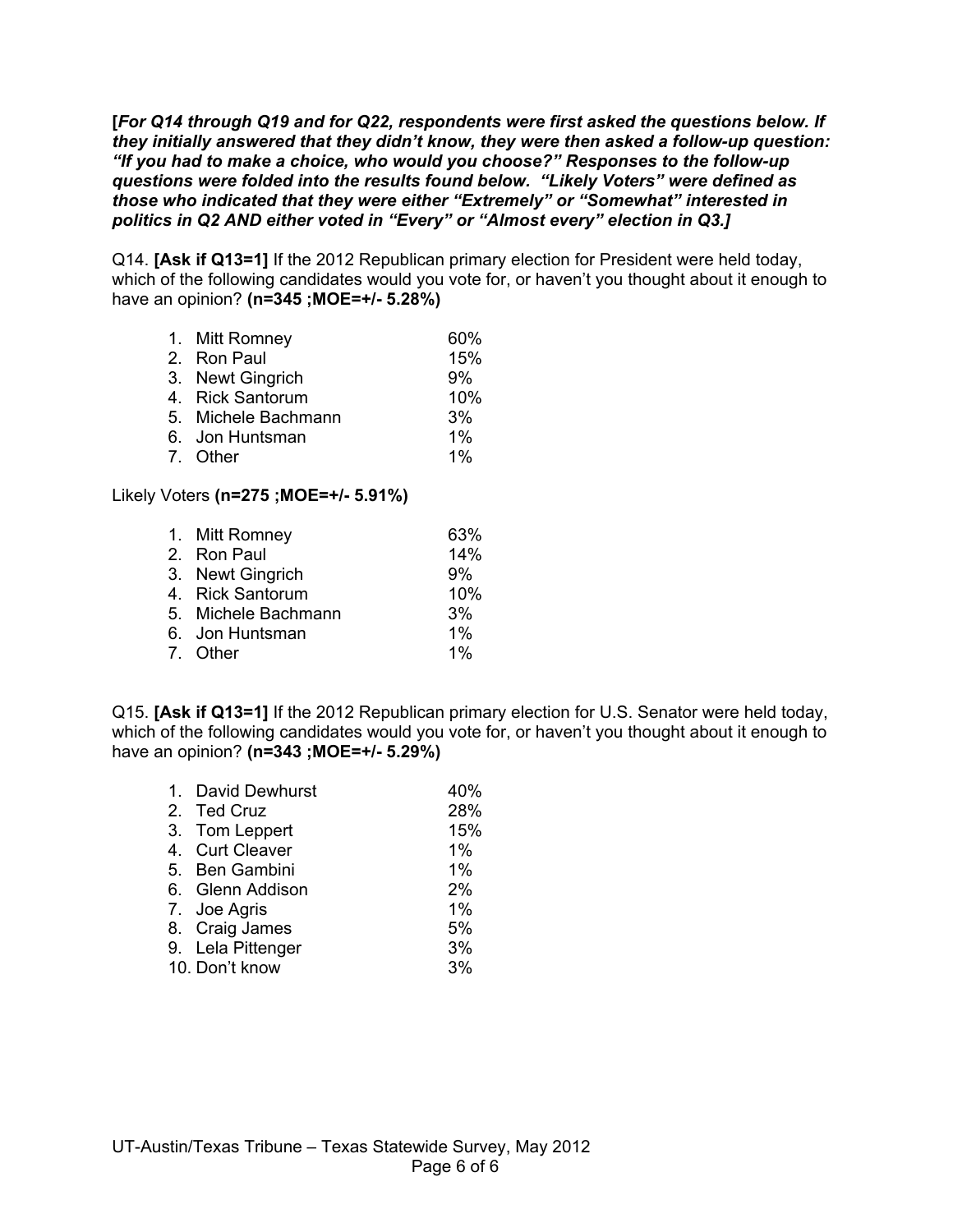#### Likely Voters **(n=274 ;MOE=+/- 5.92%)**

| 1. David Dewhurst | 40% |
|-------------------|-----|
| 2. Ted Cruz       | 31% |
| 3. Tom Leppert    | 17% |
| 4. Curt Cleaver   | 1%  |
| 5. Ben Gambini    | 0%  |
| 6. Glenn Addison  | 2%  |
| 7. Joe Agris      | 1%  |
| 8. Craig James    | 4%  |
| 9. Lela Pittenger | 3%  |
| 10. Don't know    | 2%  |

As you may know, there are two open seats for the Texas Railroad Commission.

Q16. **[Ask if Q13=1]** If the 2012 Republican primary election for one of the railroad commissioner seats were held today, which of the following candidates would you vote for, or haven't you thought about it enough to have an opinion? **(n=345 ;MOE=+/- 5.28%)**

| 1. Christi Craddick | 29%   |
|---------------------|-------|
| 2. Roland Sledge    | 11%   |
| 3. Beryl Burgess    | $4\%$ |
| 4. Becky Berger     | 13%   |
| 5. Joe Cotten       | 13%   |
| 6. Warren Chisum    | 20%   |
| 7. Don't know       | 9%    |

## Likely Voters **(n=275 ;MOE=+/- 5.91%)**

| 1. Christi Craddick | 30% |
|---------------------|-----|
| 2. Roland Sledge    | 10% |
| 3. Beryl Burgess    | 5%  |
| 4. Becky Berger     | 13% |
| 5. Joe Cotten       | 14% |
| 6. Warren Chisum    | 19% |
| 7. Don't know       | 8%  |

Q17. **[Ask if Q13=1]** If the 2012 Republican primary election for the other railroad commissioner seat were held today, which of the following candidates would you vote for, or haven't you thought about it enough to have an opinion? **(n=342 ;MOE=+/- 5.3%)**

| 1. Barry Smitherman      | 24% |
|--------------------------|-----|
| 2. Greg Parker           | 34% |
| 3. Elizabeth Murray-Kolb | 26% |
| 4. Al Lee                | 7%  |
| 5. Don't know            | 9%  |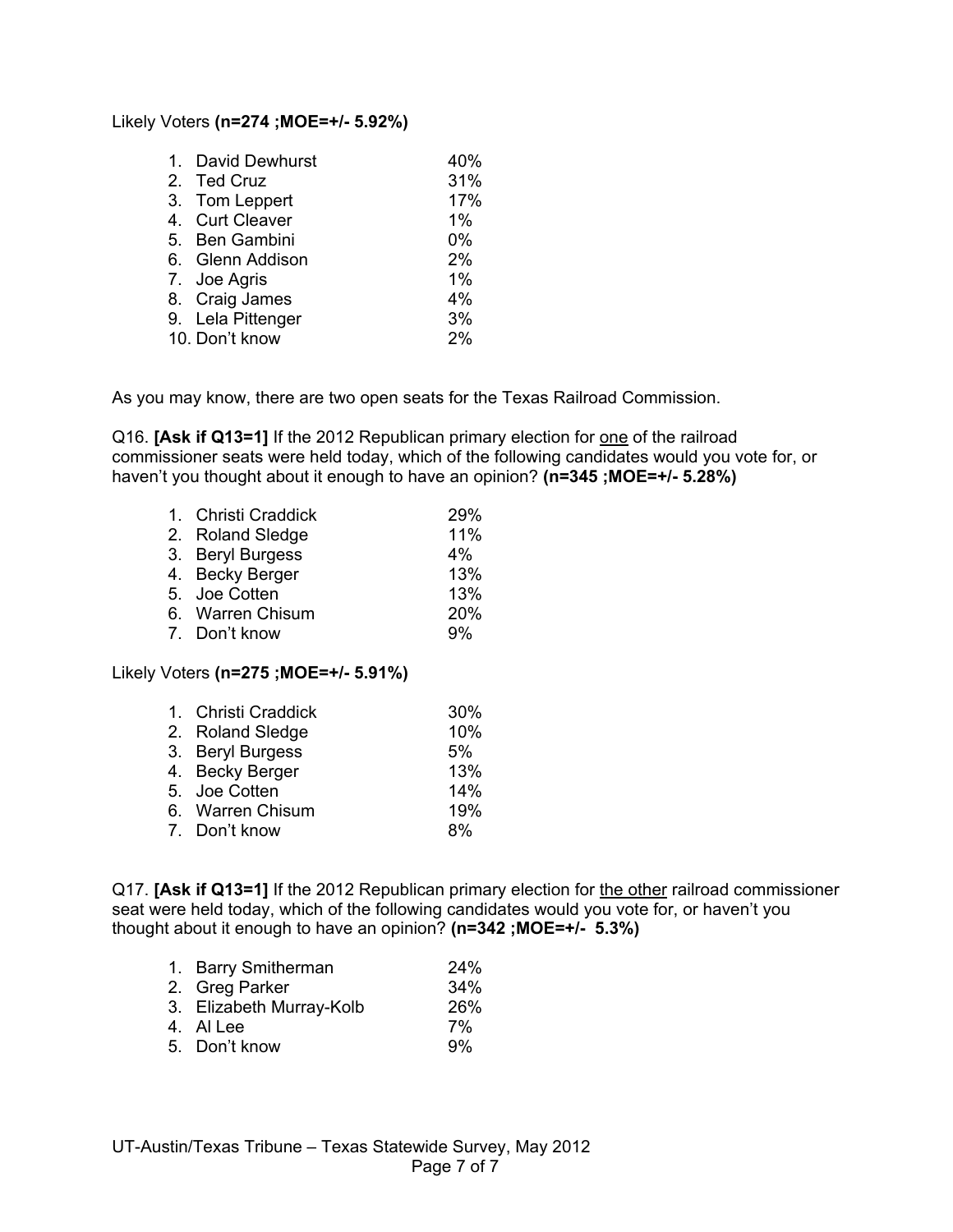#### Likely Voters **(n=272 ;MOE=+/- 5.94%)**

| 1. Barry Smitherman      | <b>26%</b> |
|--------------------------|------------|
| 2. Greg Parker           | 33%        |
| 3. Elizabeth Murray-Kolb | 25%        |
| 4. Al Lee                | 8%         |
| 5. Don't know            | 8%         |
|                          |            |

Q18. **[Ask if Q13=2]** If the 2012 Democratic primary election for U.S. Senator were held today, which of the following candidates would you vote for, or haven't you thought about it enough to have an opinion? **(n=234 ;MOE=+/- 6.41%)**

| 1. Sean Hubbard        | <b>22%</b> |
|------------------------|------------|
| 2. Addie Dainell Allen | 22%        |
| 3. Paul Sadler         | 35%        |
| 4. Grady Yarbrough     | 12%        |
| 5. Don't know          | 9%         |

## Likely Voters **(n=157 ;MOE=+/- 7.82%)**

| 1. Sean Hubbard        | <b>25%</b> |
|------------------------|------------|
| 2. Addie Dainell Allen | 19%        |
| 3. Paul Sadler         | <b>29%</b> |
| 4. Grady Yarbrough     | 15%        |
| 5. Don't know          | 11%        |
|                        |            |

Q19. If the 2012 general election for U.S. president were held today and Mitt Romney was the Republican nominee, would you vote for **[randomize]** Barack Obama, Mitt Romney, someone else, or haven't you thought enough about it to have an opinion?

|                       | 1. Mitt Romney    | 46%  |
|-----------------------|-------------------|------|
| $\tilde{\phantom{a}}$ | Dese als Olandeae | nnn/ |

| 2. Barack Obama | 38% |
|-----------------|-----|
| 3. Someone else | 9%  |
| .               |     |

4. Haven't thought about it enough to have an opinion 8%

## Likely Voters **(n=511 ;MOE=+/- 4.34%)**

| 1. | Mitt Romney | 55% |
|----|-------------|-----|
|----|-------------|-----|

- 2. Barack Obama 35%
- 3. Someone else 7%
- 4. Haven't thought about it enough to have an opinion 3%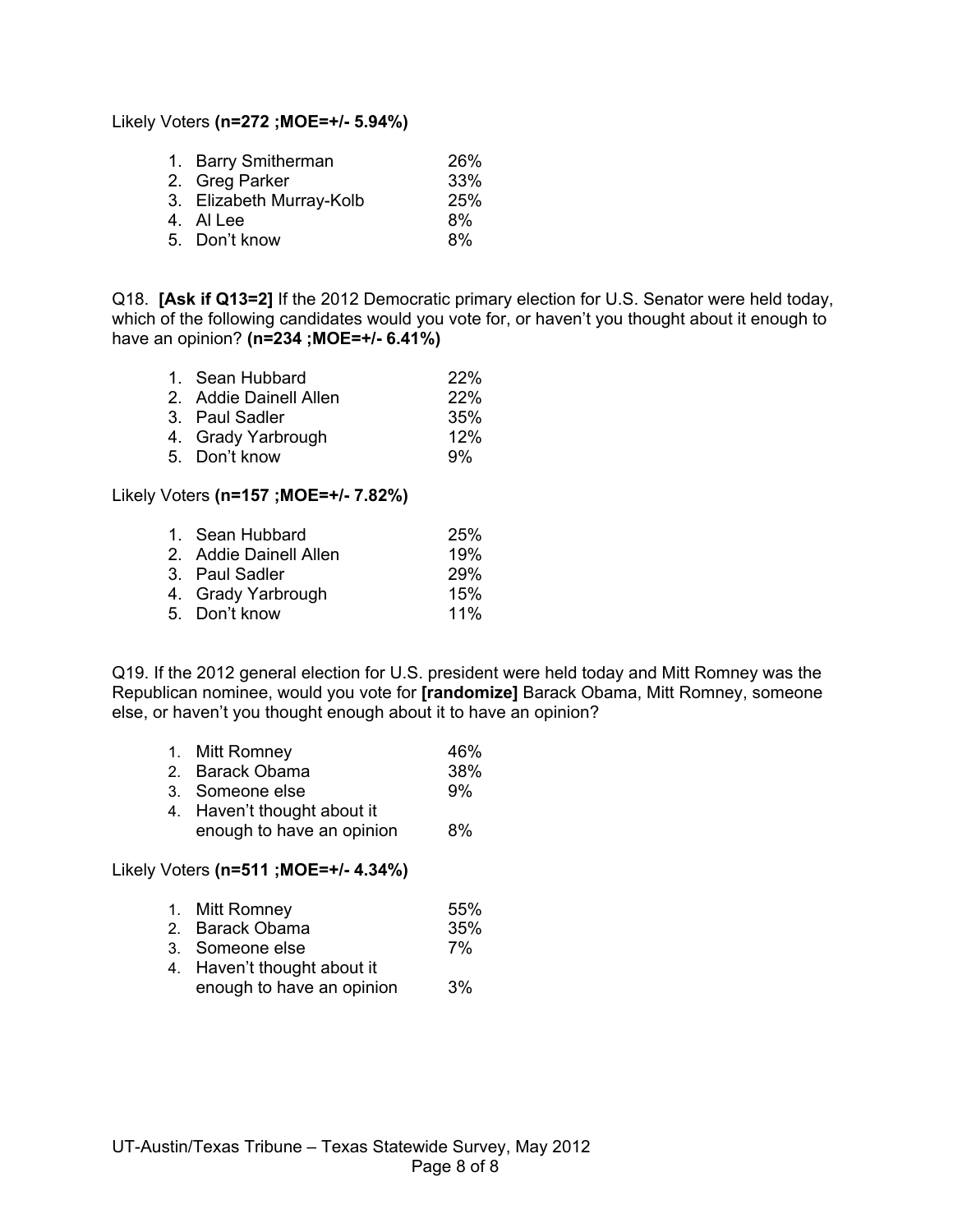Q20. If the 2012 general election for U.S. Senator from Texas were held today, would you vote for the **[randomize]** Republican candidate, the Democratic candidate, someone else, or haven't you thought enough about it to have an opinion?

|  | Republican candidate | 45% |
|--|----------------------|-----|
|  |                      |     |

- 2. Democratic candidate 34%
- 3. Someone else 3%
- 4. Haven't thought about it enough to have an opinion 18%

## Likely Voters **(n=511 ;MOE=+/- 4.34%)**

| 1. Republican candidate     | 55% |
|-----------------------------|-----|
| 2. Democratic candidate     | 34% |
| 3. Someone else             | 3%  |
| 4. Haven't thought about it |     |
| enough to have an opinion   | 8%  |

Q21. Do you think your incumbent state representative deserves reelection in 2012, or is it time to give someone else a chance?

| 1. Deserves reelection                | <b>28%</b> |
|---------------------------------------|------------|
| 2. Time to give someone else a chance | .50%       |
| 3. Don't know                         | <b>21%</b> |

#### Likely Voters **(n=512 ;MOE=+/- 4.33%)**

| 1. Deserves reelection                | 35%  |
|---------------------------------------|------|
| 2. Time to give someone else a chance | .54% |
| 3. Don't know                         | 11%  |

Q22. **[Ask if Q13=1]** Thinking ahead to the 2014 statewide elections, if the 2014 Republican primary election for lieutenant governor were held today, which of the following possible candidates would you vote for, or haven't you thought about it enough to have an opinion? **(n=344 ;MOE=+/- 5.28%)**

| 1. Susan Combs                  | 29% |
|---------------------------------|-----|
| 2. Todd Staples                 | 10% |
| 3. Jerry Patterson              | 9%  |
| 4. Dan Branch                   | 3%  |
| 5. Dan Patrick                  | 23% |
| 6. Another Republican candidate | 22% |
| 7. Don't know                   | 4%  |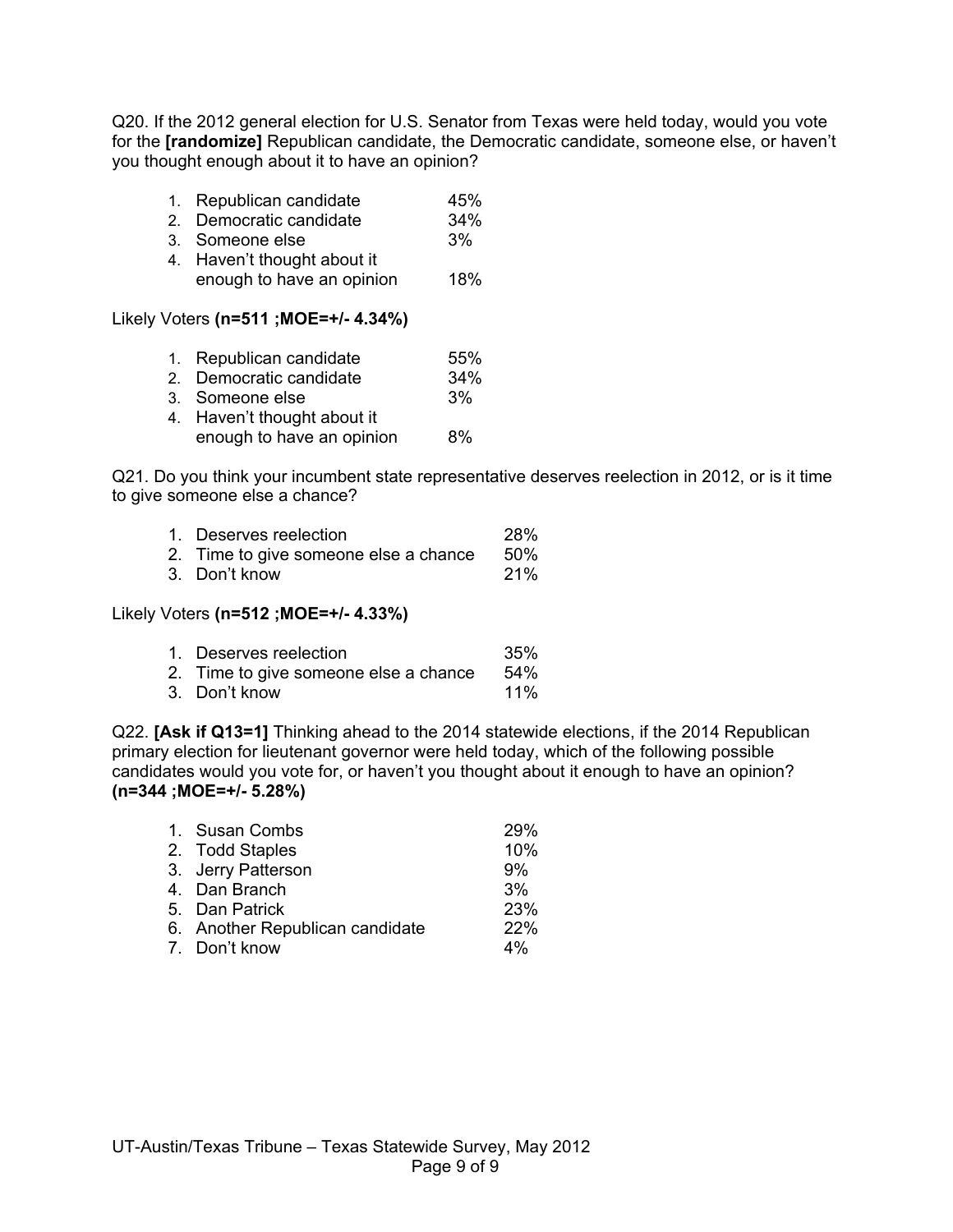Likely Voters **(n=274 ;MOE=+/- 5.92%)**

| 1. Susan Combs                  | 28% |
|---------------------------------|-----|
| 2. Todd Staples                 | 9%  |
| 3. Jerry Patterson              | 11% |
| 4. Dan Branch                   | 3%  |
| 5. Dan Patrick                  | 23% |
| 6. Another Republican candidate | 21% |
| 7. Don't know                   | 5%  |

Q23. Suppose the Tea Party movement organized itself as a political party. When thinking about the next election for Congress, would you vote for **[randomize]** the Republican candidate from your district, the Democratic candidate from your district, or the Tea Party candidate from your district? **[Randomize 1-2]**

| 1. Republican Candidate | <b>22%</b> |
|-------------------------|------------|
| 2. Democratic candidate | 34%        |
| 3. Tea Party candidate  | 18%        |
| 4. Don't know           | 27%        |

Q24. Do you think the Tea Party movement has too much influence, too little influence, or the right amount of influence in the Republican Party?

| 1. Too much influence            | <b>29%</b> |
|----------------------------------|------------|
| 2. Too little influence          | <b>23%</b> |
| 3. The right amount of influence | <b>23%</b> |
| 4. Don't know                    | <b>26%</b> |
|                                  |            |

Q25. When voting for a political candidate, please indicate how important each of the following factors is in your decision, "very important", "somewhat important", "neither important nor unimportant", "very unimportant", "not important at all":

|                        | <b>Very</b><br>important | <b>Somewhat</b><br>important | <b>Neither</b><br>Important<br>nor<br>unimportant | Not very<br>important | <b>Not</b><br>important at<br>all |
|------------------------|--------------------------|------------------------------|---------------------------------------------------|-----------------------|-----------------------------------|
| <b>Religious faith</b> | 23%                      | 20%                          | 24%                                               | 12%                   | 21%                               |
| <b>Issue positions</b> | 83%                      | 12%                          | 4%                                                | 0%                    | 0%                                |
| <b>Character</b>       | 74%                      | 18%                          | 7%                                                | $0\%$                 | $1\%$                             |
| Party                  | 27%                      | 29%                          | 25%                                               | 10%                   | 9%                                |
| Their record           | 74%                      | 18%                          | 7%                                                | $1\%$                 | 0%                                |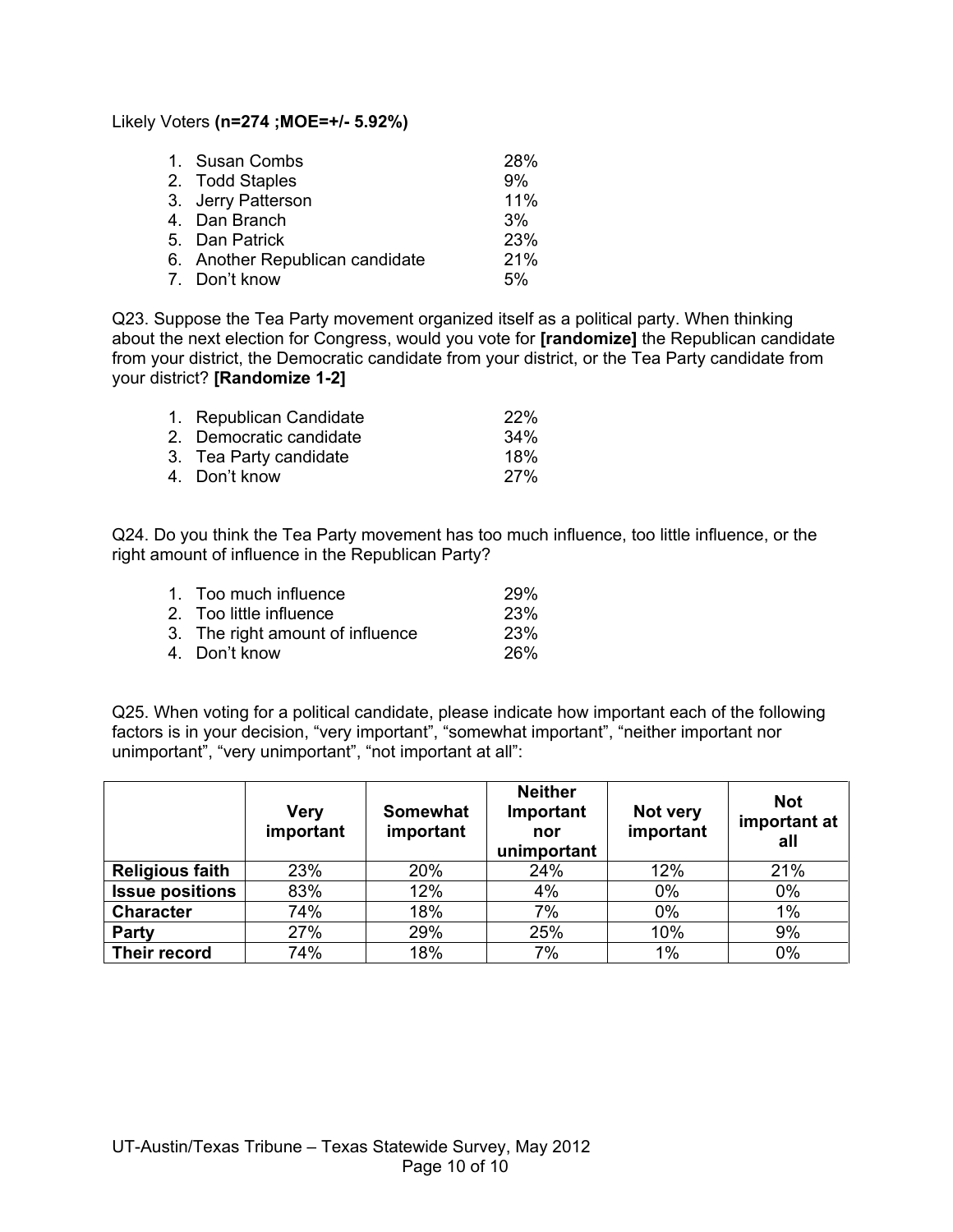## **[RANDOMIZE Q26-Q31]**

Q26. Please tell us whether you have a very favorable, somewhat favorable, neither favorable nor unfavorable, somewhat unfavorable, or very unfavorable opinion of David Dewhurst.

| 1. Very favorable                    | 8%  |
|--------------------------------------|-----|
| 2. Somewhat favorable                | 22% |
| 3. Neither favorable nor unfavorable | 21% |
| 4. Somewhat unfavorable              | 11% |
| 5. Very unfavorable                  | 14% |
| 6. Don't know enough about           |     |
| him to have an opinion               | 25% |

Q27. Please tell us whether you have a very favorable, somewhat favorable, neither favorable nor unfavorable, somewhat unfavorable, or very unfavorable opinion of Tom Leppert.

| 1. Very favorable                    | 4%         |
|--------------------------------------|------------|
| 2. Somewhat favorable                | 14%        |
| 3. Neither favorable nor unfavorable | <b>20%</b> |
| 4. Somewhat unfavorable              | 7%         |
| 5. Very unfavorable                  | 7%         |
| 6. Don't know enough about           |            |
| him to have an opinion               | 48%        |
|                                      |            |

Q28. Please tell us whether you have a very favorable, somewhat favorable, neither favorable nor unfavorable, somewhat unfavorable, or very unfavorable opinion of Ted Cruz.

| 1. Very favorable                    | 7%  |
|--------------------------------------|-----|
| 2. Somewhat favorable                | 16% |
| 3. Neither favorable nor unfavorable | 16% |
| 4. Somewhat unfavorable              | 9%  |
| 5. Very unfavorable                  | 10% |
| 6. Don't know enough about           |     |
| him to have an opinion               | 42% |

Q29. Please tell us whether you have a very favorable, somewhat favorable, neither favorable nor unfavorable, somewhat unfavorable, or very unfavorable opinion of Craig James.

| 1. Very favorable                    | 3%  |
|--------------------------------------|-----|
| 2. Somewhat favorable                | 7%  |
| 3. Neither favorable nor unfavorable | 20% |
| 4. Somewhat unfavorable              | 7%  |
| 5. Very unfavorable                  | 8%  |
| 6. Don't know enough about           |     |
| him to have an opinion               | 55% |

Q30. Please tell us whether you have a very favorable, somewhat favorable, neither favorable nor unfavorable, somewhat unfavorable, or very unfavorable opinion of Paul Sadler.

UT-Austin/Texas Tribune – Texas Statewide Survey, May 2012 Page 11 of 11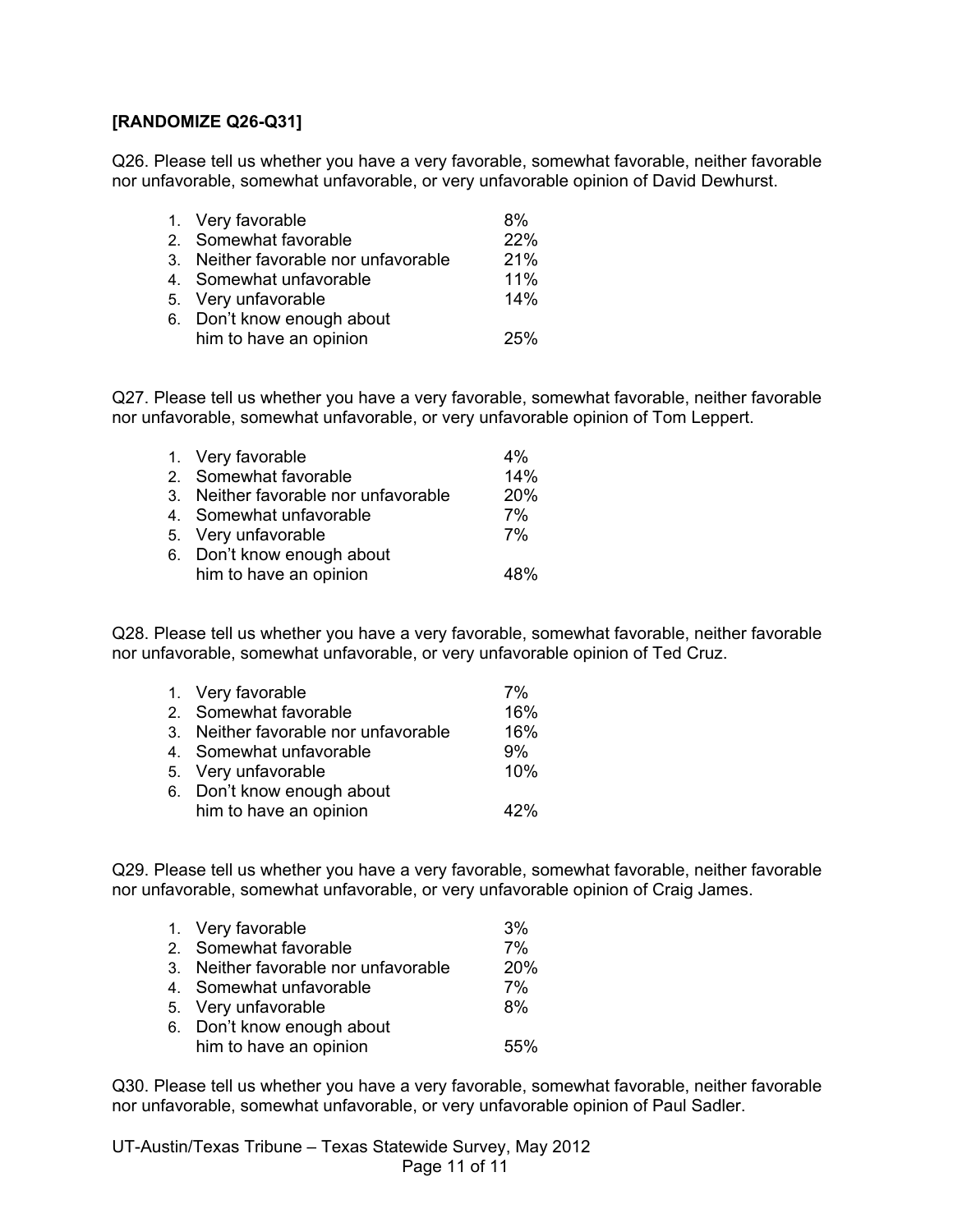| 1. Very favorable                    | 2%  |
|--------------------------------------|-----|
| 2. Somewhat favorable                | 8%  |
| 3. Neither favorable nor unfavorable | 21% |
| 4. Somewhat unfavorable              | 3%  |
| 5. Very unfavorable                  | 2%  |
| 6. Don't know enough about           |     |
| him to have an opinion               | 63% |

Q31. Please tell us whether you have a very favorable, somewhat favorable, neither favorable nor unfavorable, somewhat unfavorable, or very unfavorable opinion of Joe Straus.

| 1. Very favorable                    | 3%  |
|--------------------------------------|-----|
| 2. Somewhat favorable                | 6%  |
| 3. Neither favorable nor unfavorable | 22% |
| 4. Somewhat unfavorable              | 6%  |
| 5. Very unfavorable                  | 5%  |
| 6. Don't know enough about           |     |
| him to have an opinion               | 58% |

## **[Randomize Q32 and Q34]**

Q32. Please tell us whether you have a very favorable, somewhat favorable, neither favorable nor unfavorable, somewhat unfavorable, or very unfavorable opinion of Barack Obama.

| 1. Very favorable                    | 21% |
|--------------------------------------|-----|
| 2. Somewhat favorable                | 17% |
| 3. Neither favorable nor unfavorable | 8%  |
| 4. Somewhat unfavorable              | 8%  |
| 5. Very unfavorable                  | 44% |
| 6. Don't know/No Opinion             | 3%  |

Q33. Please tell us whether you have a very favorable, somewhat favorable, neither favorable nor unfavorable, somewhat unfavorable, or very unfavorable opinion of Rick Perry.

| 1. Very favorable                    | 13%   |
|--------------------------------------|-------|
| 2. Somewhat favorable                | 25%   |
| 3. Neither favorable nor unfavorable | 12%   |
| 4. Somewhat unfavorable              | 12%   |
| 5. Very unfavorable                  | 35%   |
| 6. Don't know/No Opinion             | $4\%$ |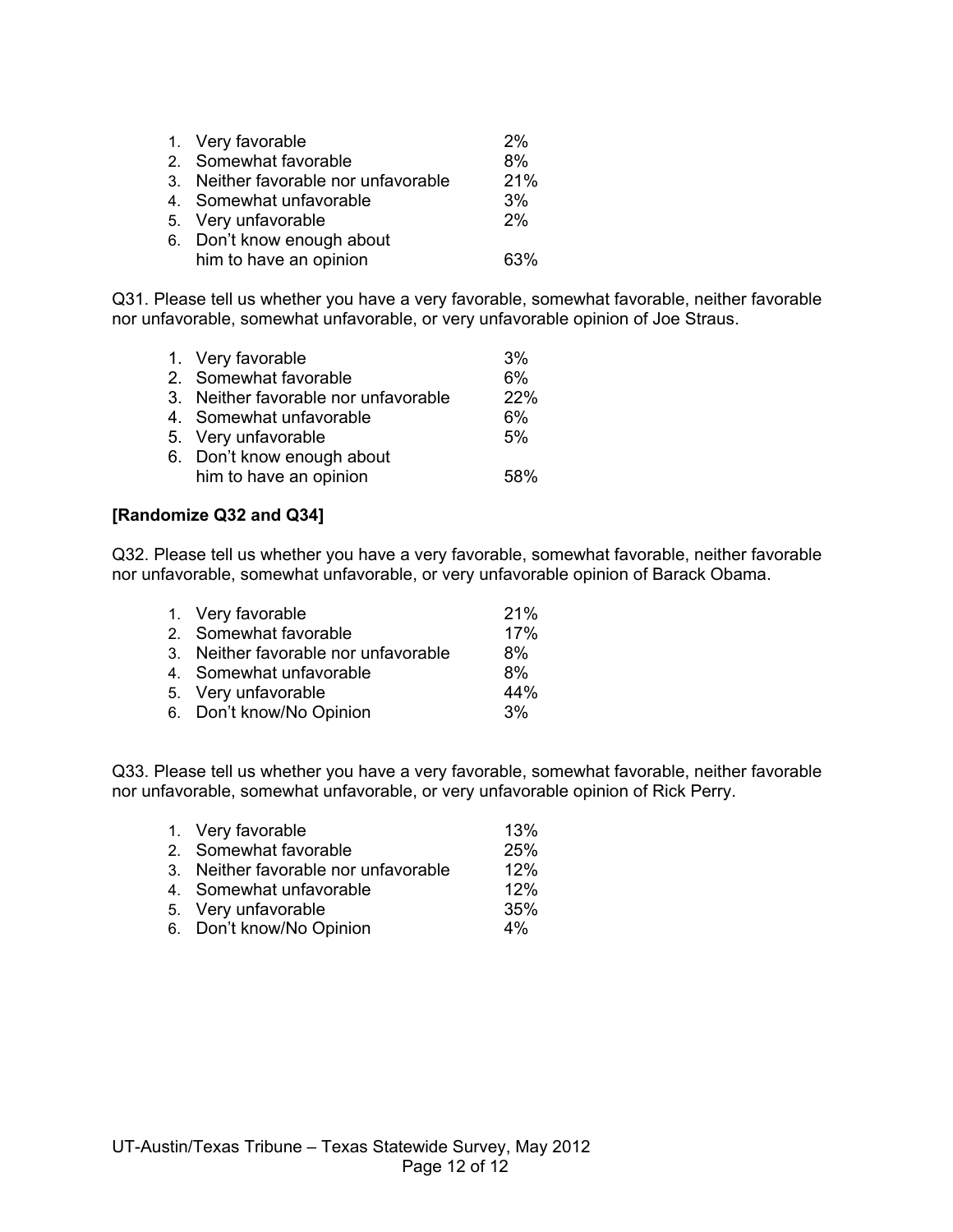Q34. Please tell us whether you have a very favorable, somewhat favorable, neither favorable nor unfavorable, somewhat unfavorable, or very unfavorable opinion of Mitt Romney.

| 1. Very favorable                    | 13% |
|--------------------------------------|-----|
| 2. Somewhat favorable                | 27% |
| 3. Neither favorable nor unfavorable | 14% |
| 4. Somewhat unfavorable              | 15% |
| 5. Very unfavorable                  | 23% |
| 6. Don't know/No Opinion             | 7%  |

#### **Political Traits**

#### **[Randomize Q36 and Q37]**

Q36. Here are several descriptive phrases. Using a 0-10 scale, where 0 means "not at all well" and 10 means "extremely well," please tell us how well each of the following phrases describe Barack Obama. **[Include "don't know" option for every scale.]**

- a. Really cares about people like me Mean=5.33, Standard Deviation=4.03
- b. Strong leader Mean=5.51, Standard Deviation=4.01
- c. Knowledgeable Mean=6.41, Standard Deviation=3.95
- d. Fights for the middle class Mean=5.50, Standard Deviation=4.03

Q37. Here are several descriptive phrases. Using a 0-10 scale, where 0 means "not at all well" and 10 means "extremely well," please tell us how well each of the following phrases describe Mitt Romney. **[Include "don't know" option for every scale.]**

- a. Really cares about people like me Mean=5.04, Standard Deviation=3.48
- b. Strong leader Mean=6.32, Standard Deviation=3.32
- c. Knowledgeable Mean=6.86, Standard Deviation=3.33
- d. Fights for the middle class Mean=5.22, Standard Deviation=3.58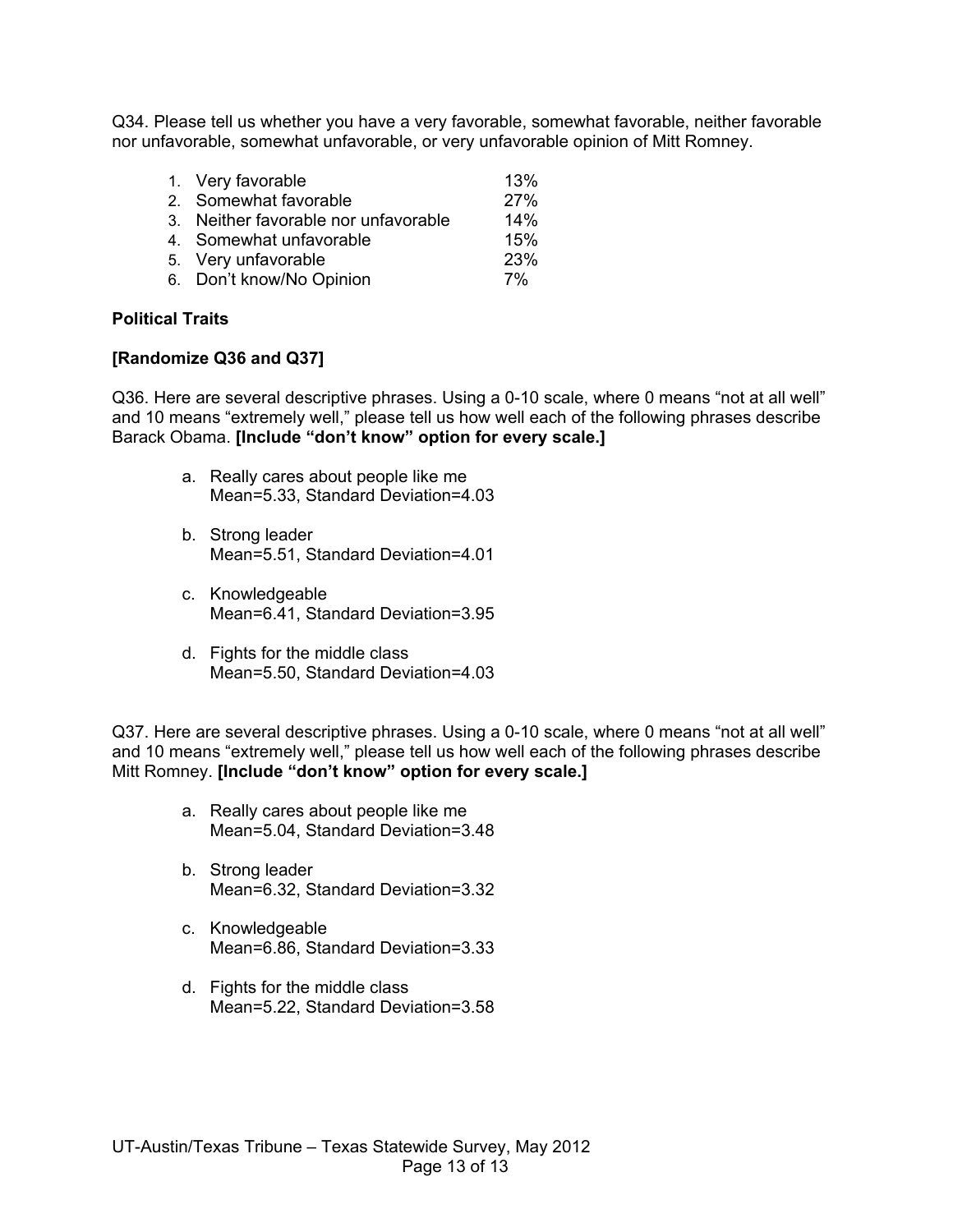**[Note: For Q46, the sample was randomly split and the question was asked in two different ways to each sub-sample. One sub-sample received the wording as presented below, while for the other, the orders of the arguments and response options were reversed. Results shown here are for the entire (combined) sample]**

As you may know, Texas State Legislative candidates have recently been invited to pledge NOT to increase taxes when the legislature convenes in January 2013.

Q46. Some people say that state legislative candidates should pledge not to increase taxes before the primary elections so that voters know where they stand on taxes.

Others say that anti-tax pledges lock candidates into inflexible positions before the fiscal situation in January 2013 is clear.

Which of these positions is closer to yours?

| 1. Candidates should pledge not to           |     |
|----------------------------------------------|-----|
| increase taxes before the primary elections. | 36% |
| 2. Candidates should not make pledges before |     |
| the fiscal situation is clear.               | 47% |
| 3. Not sure/Don't know                       | 18% |

#### **Political Knowledge**

#### **[Randomize INFO1-INFO3]**

INFO1. Which political party holds the majority in the U.S. House of Representatives?

| 1. Republican Party | 73% |
|---------------------|-----|
| 2. Democratic Party | 13% |
| 3. Neither          | 2%  |
| 4. Don't know       | 12% |

INFO2. What majority of both houses of the U.S. Congress is needed to override a presidential veto?

| 1. More than one-half      | 6%  |
|----------------------------|-----|
| 2. More than two-thirds    | 69% |
| 3. More than three-fourths | 11% |
| 4. Don't know              | 14% |

INFO3. Who is the current Attorney General of Texas?

| 1. Greg Abbott      | 66%        |
|---------------------|------------|
| 2. Michael Williams | 1%         |
| 3. Susan Combs      | 5%         |
| 4. Victor Carrillo  | $1\%$      |
| 5. Don't know       | <b>27%</b> |

UT-Austin/Texas Tribune – Texas Statewide Survey, May 2012 Page 14 of 14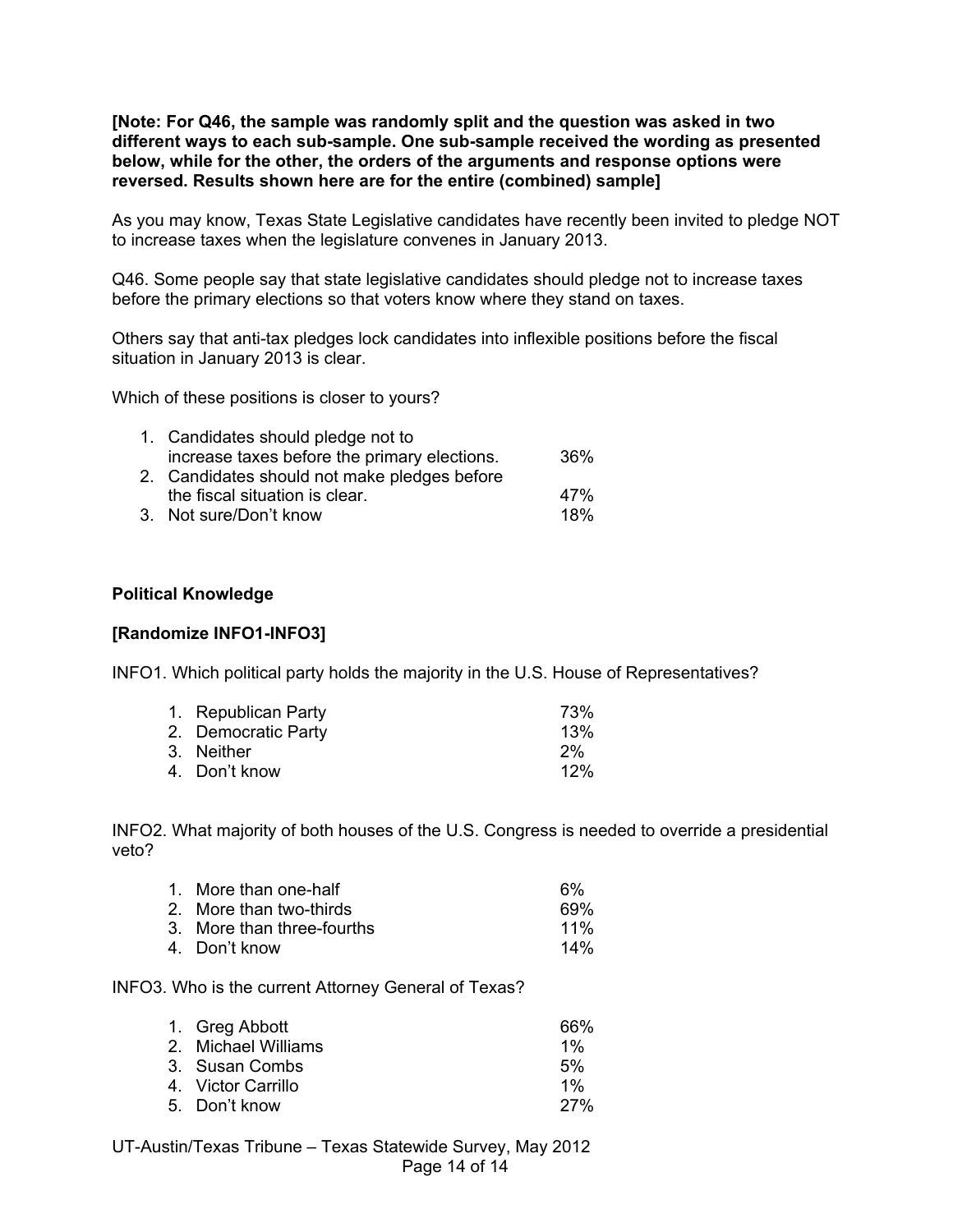## **Political Orientation**

We're almost done. Now we just have a few basic questions for statistical purposes.

LIBCON. On a scale from 1 to 7, where 1 is extremely liberal, 7 is extremely conservative, and 4 is exactly in the middle, where would you place yourself? **[Wording on scale: (1) "Extremely liberal," (4) "In the middle," (7) "Extremely conservative"]**

| 1. Extremely liberal      | 2%         |
|---------------------------|------------|
| 2. Somewhat liberal       | 6%         |
| 3. Lean liberal           | 9%         |
| 4. In the middle          | 40%        |
| 5. Lean conservative      | 15%        |
| 6. Somewhat conservative  | <b>20%</b> |
| 7. Extremely conservative | 8%         |

PID3. Generally speaking, would you say that you usually think of yourself as a…

| 1.<br>2.<br>3.<br>4. | Democrat<br>Independent<br>Republican<br>Other<br>5. Not sure | 31%<br>28%<br>33%<br>1%<br>6% |
|----------------------|---------------------------------------------------------------|-------------------------------|
|                      |                                                               |                               |
| 2.                   | 1. Strong Democrat<br>Not very strong Democrat                | 20%<br>13%                    |
| 3.                   | Lean Democrat                                                 | 8%                            |
| 4.                   | Independent                                                   | 10%                           |
| 5.                   | Lean Republican                                               | 12%                           |
| 6.                   | Not very strong Republican                                    | 14%                           |
| 7.                   | <b>Strong Republican</b>                                      | 22%                           |
| 8.                   | Other                                                         | 1%                            |

#### **Demographics**

PID7.

AGE. Please indicate your age group.

| 1. 18-29     | 16%        |
|--------------|------------|
| 2. 30-44     | 27%        |
| 3. 45-64     | 37%        |
| 4. 65 and up | <b>20%</b> |

LOCATE. Would you say that you live in an urban, suburban, or rural community?

| 1. Urban    | 28% |
|-------------|-----|
| 2. Suburban | 54% |
| 3. Rural    | 18% |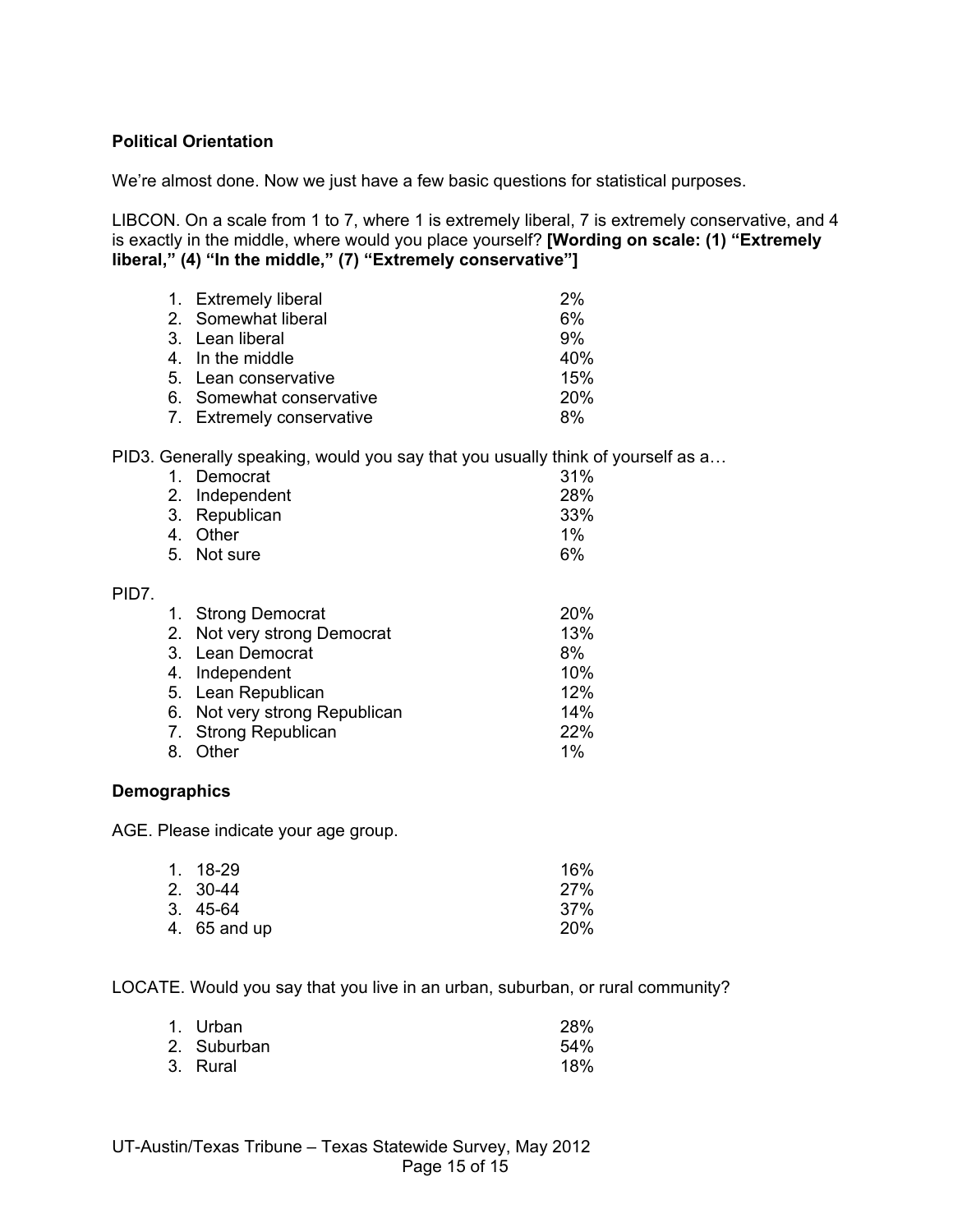METRO. Do you live in the Houston, Dallas-Fort Worth, San Antonio, or Austin metropolitan areas?

| 1. Yes, I live in the Houston area.                           | 18%        |
|---------------------------------------------------------------|------------|
| 2. Yes, I live the Dallas-Fort Worth area                     | 34%        |
| 3. Yes, I live in the San Antonio area                        | 9%         |
| 4. Yes, I live in the Austin area                             | 9%         |
| $\mathcal{L}$ . The contract of the contract of $\mathcal{L}$ | <b>000</b> |

5. No, I live in another part of Texas. 30%

CHILD. How many children are currently living with you?

| 1. One          | 15% |
|-----------------|-----|
| 2. Two          | 13% |
| 3. Three        | 5%  |
| 4. Four or more | 3%  |
| 5. None         | 65% |
|                 |     |

SCHOOL. Do you have any children currently enrolled in school in Texas? (check all that apply)

| 1. Yes, I have a child/children under 18   |       |
|--------------------------------------------|-------|
| enrolled in public school in Texas.        | 22%   |
| 2. Yes, I have a child/children under 18   |       |
| enrolled in private school in Texas.       | 2%    |
| 3. Yes, I have a child/children under 18   |       |
| who are being home schooled in Texas.      | $1\%$ |
| 4. No, I do not have any children under 18 |       |
| in school in Texas.                        | 74%   |

INCOME. In which category would you place your household income last year?

|    | 1. Less than \$10,000      | 5%  |
|----|----------------------------|-----|
|    | 2. \$10,000 to \$19,999    | 8%  |
| 3. | \$20,000 to \$29,999       | 10% |
| 4. | \$30,000 to \$39,999       | 11% |
| 5. | \$40,000 to \$49,999       | 9%  |
| 6. | \$50,000 to \$59,999       | 8%  |
| 7. | \$60,000 to \$69,999       | 6%  |
|    | 8. \$70,000 to \$79,999    | 7%  |
| 9. | \$80,000 to \$99,999       | 7%  |
|    | 10. \$100,000 to \$119,999 | 7%  |
|    | 11. \$120,000 to \$149,999 | 3%  |
|    | 12. More than \$150,000    | 5%  |
|    | 13. Prefer not to say      | 13% |
|    |                            |     |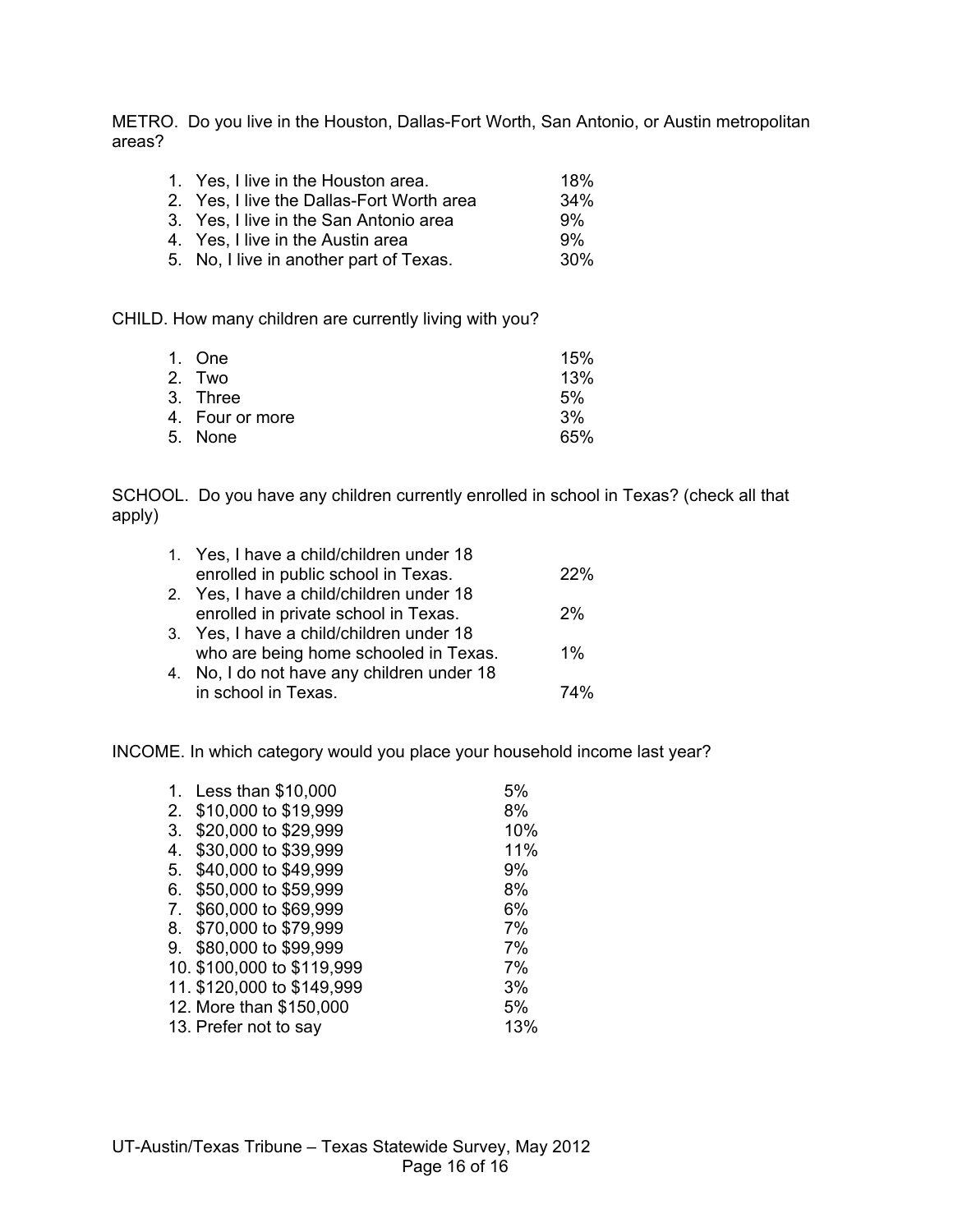EDU. What is the highest level of education that you received?

| 1. Less than high school    | 5%  |
|-----------------------------|-----|
| 2. High school degree       | 34% |
| 3. Some college             | 25% |
| 4. Two-year college degree  | 9%  |
| 5. Four-year college degree | 19% |
| 6. Post-graduate degree     | 8%  |

RELIG. What is your religious affiliation? **[No open response on "other"]**

| 1. | Agnostic                         | 4%    |
|----|----------------------------------|-------|
| 2. | Assembly of God*                 | $1\%$ |
|    | 3. Atheist                       | 4%    |
|    | 4. Baptist*                      | 19%   |
|    | 5. Buddhist                      | $1\%$ |
|    | 6. Catholic*                     | 19%   |
|    | 7. Christian Scientist*          | $0\%$ |
|    | 8. Church of Christ*             | 3%    |
|    | 9. Church of God*                | 1%    |
|    | 10. Disciples of Christ*         | 1%    |
|    | 11. Episcopal/Anglican*          | 2%    |
|    | 12. Hindu                        | 0%    |
|    | 13. Jehovah's Witnesses          | 1%    |
|    | 14. Jewish                       | 1%    |
|    | 15. Lutheran*                    | 3%    |
|    | 16. Methodist*                   | 5%    |
|    | 17. Mormon*                      | 2%    |
|    | 18. Muslim/Islam                 | 0%    |
|    | 19. Nondenominational Christian* | 0%    |
|    | 20. Orthodox/Eastern Orthodox*   | 1%    |
|    | 21. Pentecostal*                 | 5%    |
|    | 22. Presbyterian*                | 2%    |
|    | 23. Protestant (non-specific)*   | 3%    |
|    | 24. Reformed*                    | $0\%$ |
|    | 25. Unitarian/Universalist*      | 1%    |
|    | 26. United Church of Christ*     | $0\%$ |
|    | 27. Spiritual but not religious  | 6%    |
|    | 28. Other*                       | 6%    |
|    | 29. Don't know                   | 2%    |

EVANG. **[Ask if respond \* to RELIG]** Do you consider yourself to be a "born again" or "evangelical" Christian?

| 1. Yes | 46% |
|--------|-----|
| 2. No  | 54% |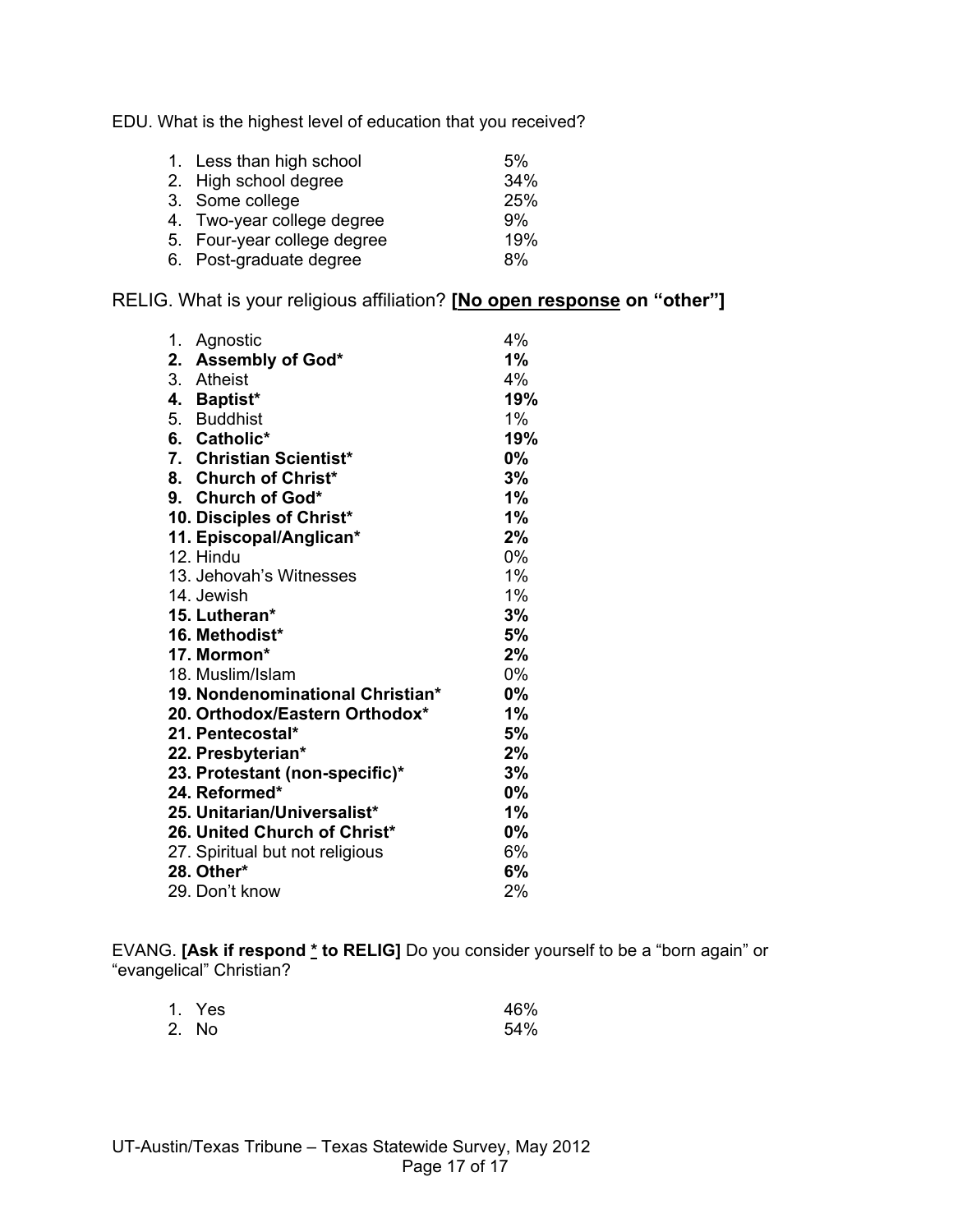CATHOLICID. **[Ask if RELIG = "Catholic"]** Do you identify with any of the following descriptions? Please select all that apply.

| 1. Liberal Catholic                        | 22%   |
|--------------------------------------------|-------|
| 2. Conservative Catholic                   | 17%   |
| 3. Traditional Catholic                    | 37%   |
| 4. Charismatic Catholic                    | $1\%$ |
| 5. Evangelical Catholic                    | 3%    |
| 6. I do not identify with any of the above | 21%   |

CHARISMATIC. **[Ask if respond \* to RELIG]** Do you consider yourself to be a "spirit filled" or "charismatic" Christian?

| 1. Yes | 36% |
|--------|-----|
| 2. No  | 64% |

SOCIALGOSPEL. **[Ask if respond \* to RELIG]** Do you consider social justice to be at the heart of the Gospel?

| 1. Yes | 35% |
|--------|-----|
| 2. No  | 65% |

LITERAL. Which of these statements comes closest to describing your feelings about the Bible?

| 1. The Bible is the actual word of God       |     |
|----------------------------------------------|-----|
| and is to be taken literally, word for word. | 31% |
| 2. The Bible is the word of God but not      |     |
| everything in it should be taken literally,  |     |
| word for word.                               | 41% |
| 3. The Bible is a book written by men and    |     |
| is not the word of God.                      | 20% |
| 4. Don't know.                               | ጸ%  |

IMPORT. How important is religion in your life?

| 1. Extremely important  | 47% |
|-------------------------|-----|
| 2. Somewhat important   | 33% |
| 3. Not very important   | .9% |
| 4. Not at all important | 11% |

ATTEND. Aside from weddings and funerals, how often do you attend religious services or participate in religious activities?

| 1. More than once a week | 19% |
|--------------------------|-----|
| 2. Once a week           | 16% |

UT-Austin/Texas Tribune – Texas Statewide Survey, May 2012 Page 18 of 18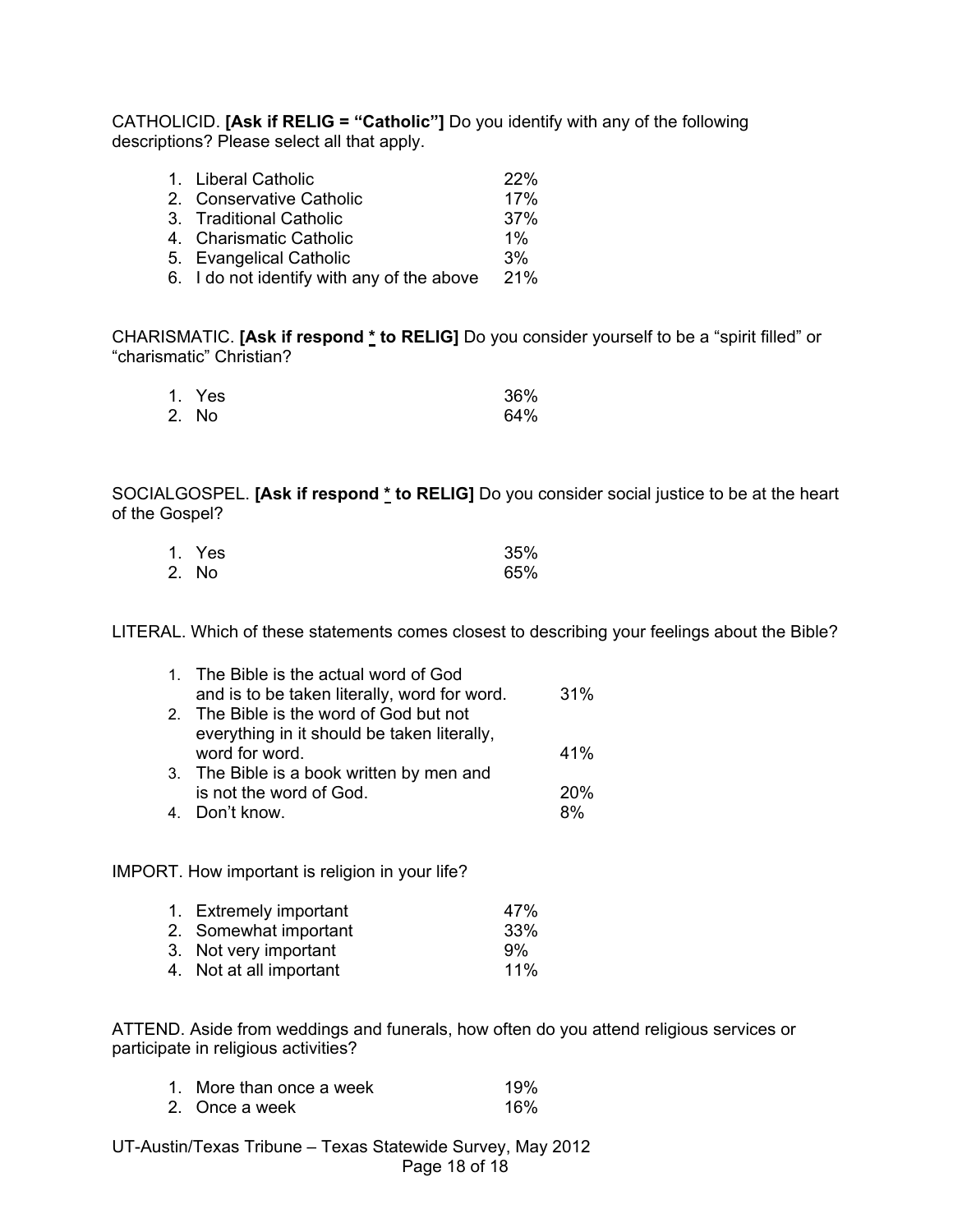| 3. A few times a month  | 13%        |
|-------------------------|------------|
| 4. Once or twice a year | 25%        |
| 5. Never                | <b>27%</b> |

RACE1. What race do you consider yourself to be?

| 1. White                  | 62%   |
|---------------------------|-------|
| 2. African American       | 14%   |
| 3. Hispanic or Latino     | 18%   |
| 4. Asian/Pacific Islander | $1\%$ |
| 5. Native American        | $1\%$ |
| 6. Multi-racial           | 3%    |

RACE2. **[Ask if RACE ~= "Hispanic or Latino"]** Do you happen to have a Hispanic-Latino grandparent?

| 1. Yes        | 3%    |
|---------------|-------|
| 2. No         | 97%   |
| 3. Don't know | $0\%$ |

NATIVE1. **[Ask if RACE = "Hispanic or Latino"]** Were you born in the United States or Puerto Rico, or in another country?

| 1. Born in the United States or |     |
|---------------------------------|-----|
| Puerto Rico                     | 86% |
| 2. Born in another country      | 11% |
| 3. Don't know                   | 3%  |

NATIVE2. **[Ask NATIVE2 if answer 1 on NATIVE1]** Were your parents born in the United States or Puerto Rico, or another country?

| 1. Both of my parents were born in |            |
|------------------------------------|------------|
| the United States or Puerto Rico   | 68%        |
| 2. One of my parents was born in   |            |
| another country                    | <b>20%</b> |
| 3. Both of my parents were         |            |
| both in another country            | 12%        |
|                                    |            |

CALI. Did you move to Texas from California?

| 1. Yes | 9%  |
|--------|-----|
| 2. No  | 91% |